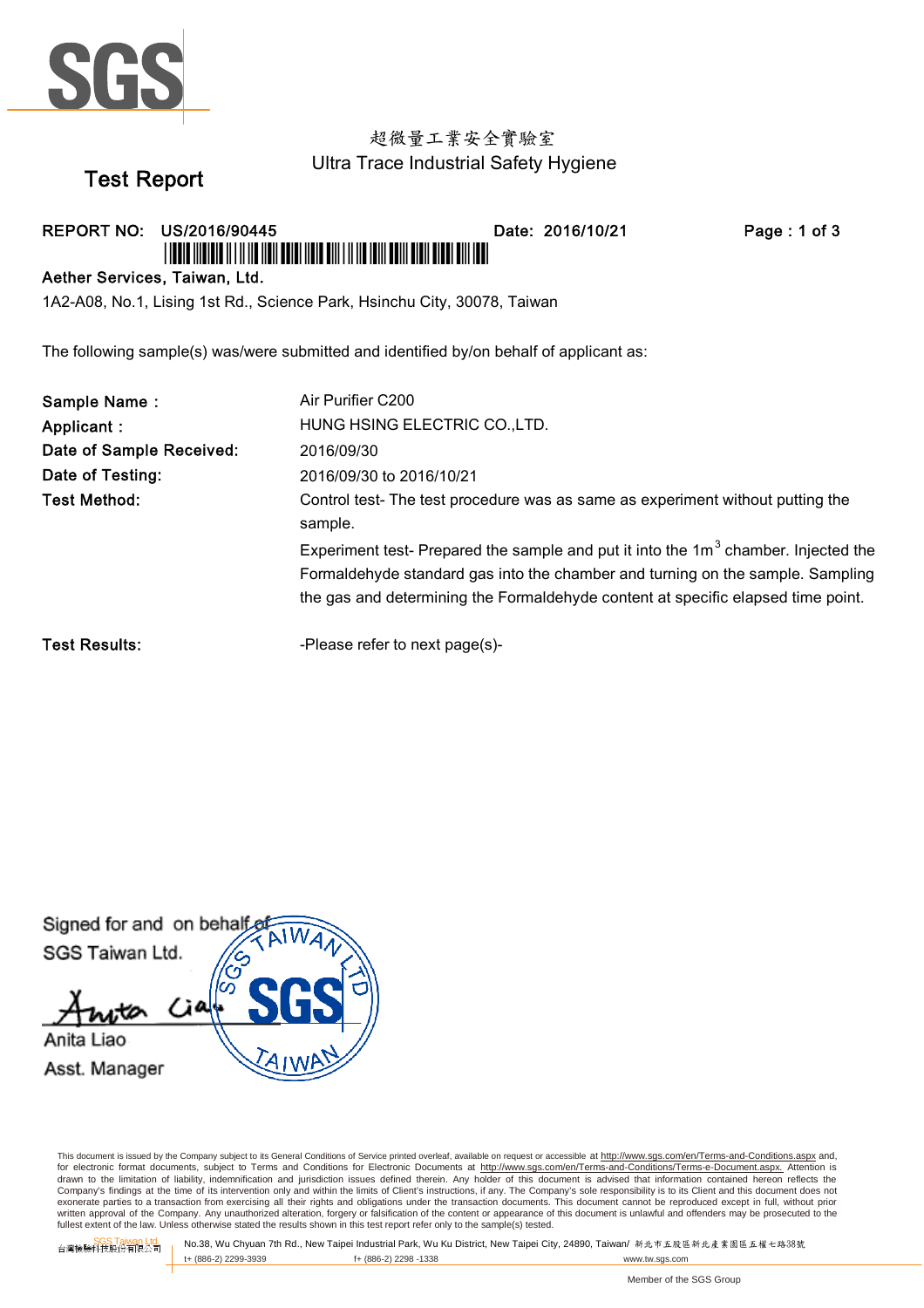

## 超微量工業安全實驗室 Ultra Trace Industrial Safety Hygiene

# **Test Report**

## REPORT NO: US/2016/90445

Date: 2016/10/21

Page: 2 of 3

#### Aether Services, Taiwan, Ltd.

1A2-A08, No.1, Lising 1st Rd., Science Park, Hsinchu City, 30078, Taiwan

#### **Test Results:**

#### **Control test:**

| NO. | Test Item    | <b>Elapsed Time</b> | Concentration (ppm) | <b>Natural Attenuation Rate (%)</b> |
|-----|--------------|---------------------|---------------------|-------------------------------------|
|     | Formaldehyde | 0 hour              | 10.0                | -                                   |
|     |              | 1 hour              | 10.0                | $0.00\%$                            |
|     |              | 4 hours             | 9.70                | $3.00\%$                            |

#### **Experiment test:**

| NO. | <b>Test Item</b> | <b>Elapsed Time</b> | Concentration (ppm) | <b>Natural Attenuation Rate (%)</b> |
|-----|------------------|---------------------|---------------------|-------------------------------------|
|     | Formaldehyde     | 0 hour              | 10.0                |                                     |
|     |                  | 1 hour              | N.D.                | $>99.0\%$                           |
|     |                  | 4 hours             | N.D.                | $>99.0\%$                           |

NOTE: 1. The content of this report is invalid if it is not presented as the entire report.

2.If the testing item belongs to quantitative analysis then this column describes Limit of Quantification(LOQ); If the testing item belongs to qualitative analysis then this column describes Limit of Detection(LOD). 3. The testing result will be "N.D." or "Negative" for the value less than LOQ/LOD, respectively.

 $- FND -$ 

This document is issued by the Company subject to its General Conditions of Service printed overleaf, available on request or accessible at http://www.sqs.com/en/Terms-and-Conditions.aspx and. for electronic format documents, subject to Terms and Conditions for Electronic Documents at http://www.sgs.com/en/Terms-and-Conditions/Terms-e-Document.aspx. Attention is or exponential contract over the limit of contract of the limits of Client's instructions, if any. The Company's sole responsibility is to its Client and this document to a divised that information contained hereon reflect exonerate parties to a transaction from exercising all their rights and obligations under the transaction documents. This document cannot be reproduced except in full, without prior whiten approval of the Company. Any unauthorized alteration, forgery or falsification of the content or appearance of this document is unlawful and offenders may be prosecuted to the fullest extent of the Company. Any unau